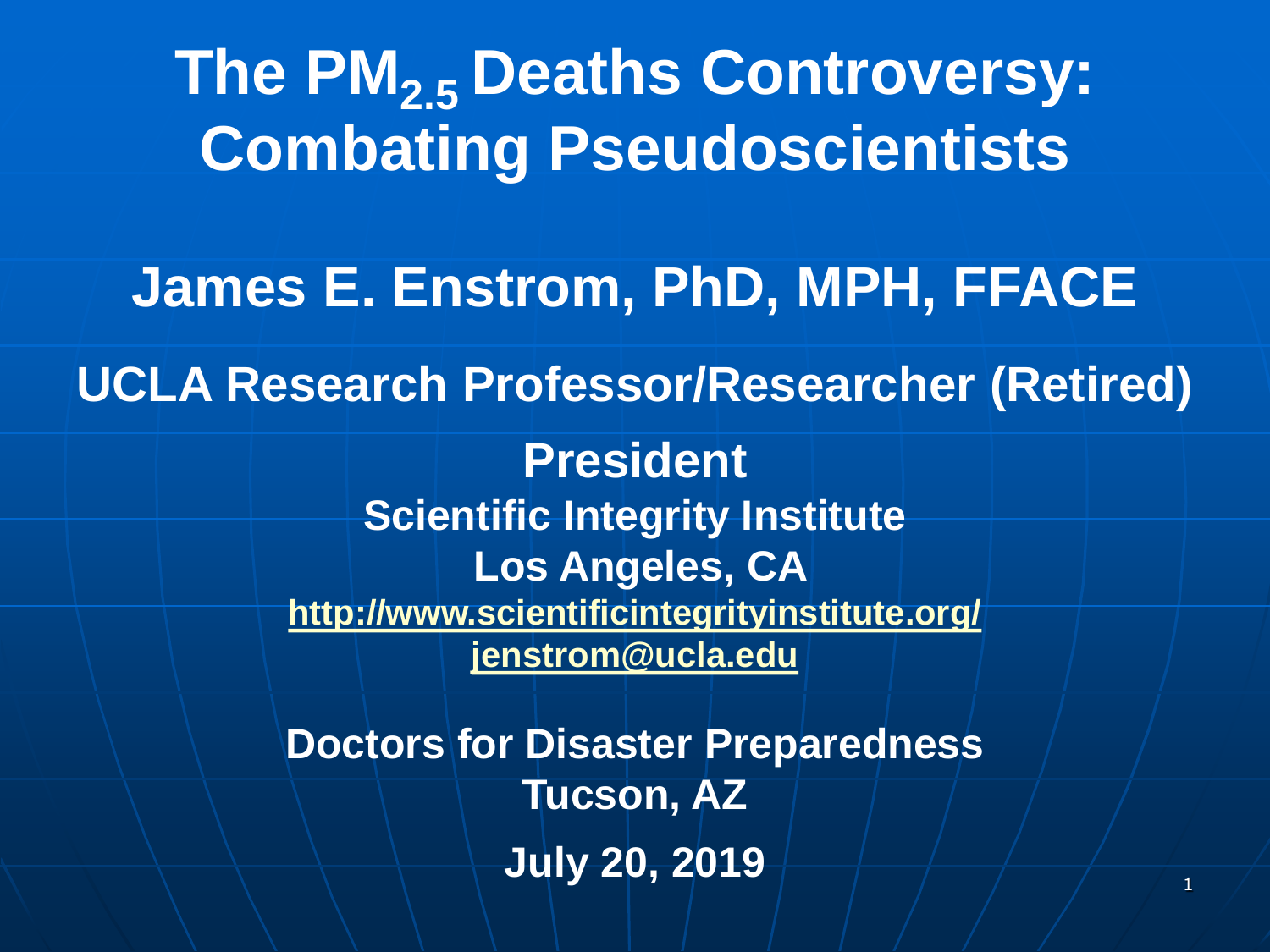# **Fine Particulate Matter (PM2.5) Defined By Size (<2.5 m Diameter), Not Composition**

**PM2.5 comes mainly from combustion (forest fires, diesel engines, manufacturing)--up to 30% in CA is from China** 

US EPA established the 1997 Annual National Ambient Air Quality Standard (NAAQS) for  $PM_{2.5}$  as 15  $\mu$ g/m<sup>3</sup>, lowered to 12  $\mu$ g/m<sup>3</sup> in 2012, based largely on 1995 ACS "secret science" epidemiology claim that PM2.5 *causes* premature deaths in the CPS II cohort.

The  $PM_{2,5}$  NAAQS has been used to justify many EPA regulations that have multi-billion dollar economic impacts in US: State Implementation Plans, Air Quality Management Plans, Clean Power Plan, MATS Rule, CARB Truck and Bus Regulation, etc.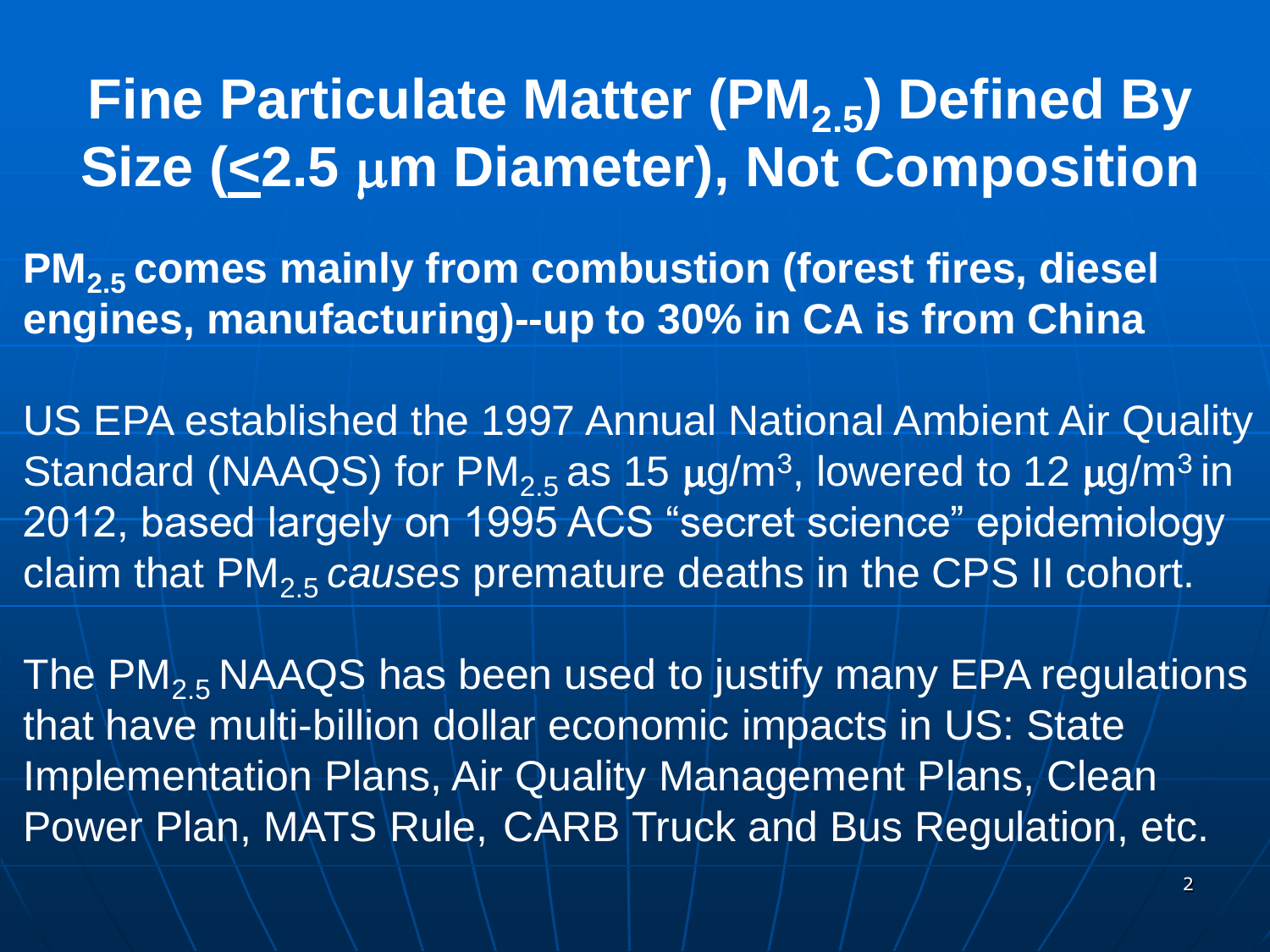# **Average US Adult Now Inhales About One Gram of PM2.5 in 80 Years**

**Amount of Air Inhaled by an Adult Breathing at Rest: ~ 10,000 liters/day ~ 292 M m³/80 years**

**PM<sub>2.5</sub> Inhaled at original NAAQS level of 15**  $\mu$ **g/m<sup>3</sup>: ~4.38 grams/80 years = 0.88 teaspoons/80 years**

**PM2.5 Inhaled at Average 2015 Exposure:** ~0.5 x US Ambient Exposure of 8.4  $\mu$ g/m<sup>3</sup> **~1.2 grams/80 years**

**PM**<sub>2.5</sub> Inhaled from 100 Cigarettes  $\neq$  4.0 grams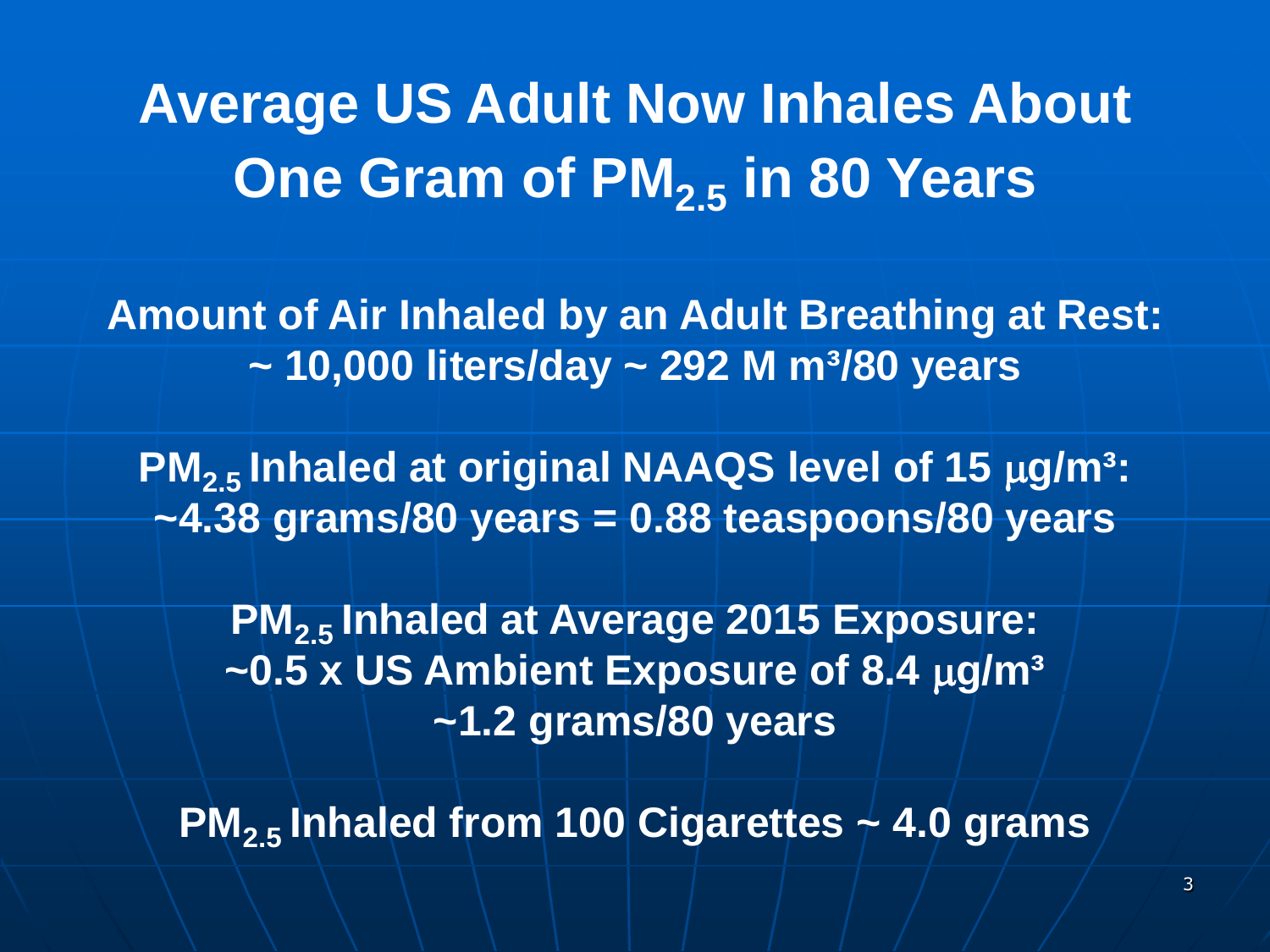# **Reasons for NO PM2.5 Premature Deaths**

**1) No Etiologic Mechanism:**  No experimental proof that 1-5 grams of  $PM<sub>2.5</sub>$  causes death **2) Weak Epidemiologic Risk**: Tiny positive relative risks do not prove that  $PM_{2.5}$  causes death **3) Ecological Fallacy:** PM<sub>2.5</sub> monitors are inaccurate and exaggerate human exposure **4) Enstrom Reanalysis Shows Importance of Transparency:**  ACS CPS II PM $_{2.5}$ -Deaths invalidated upon reanalysis of data **5) Totality of US Cohort Studies Shows NO Relationship:**  Objective meta-analysis of US cohorts shows NO PM<sub>2.5</sub>-Deaths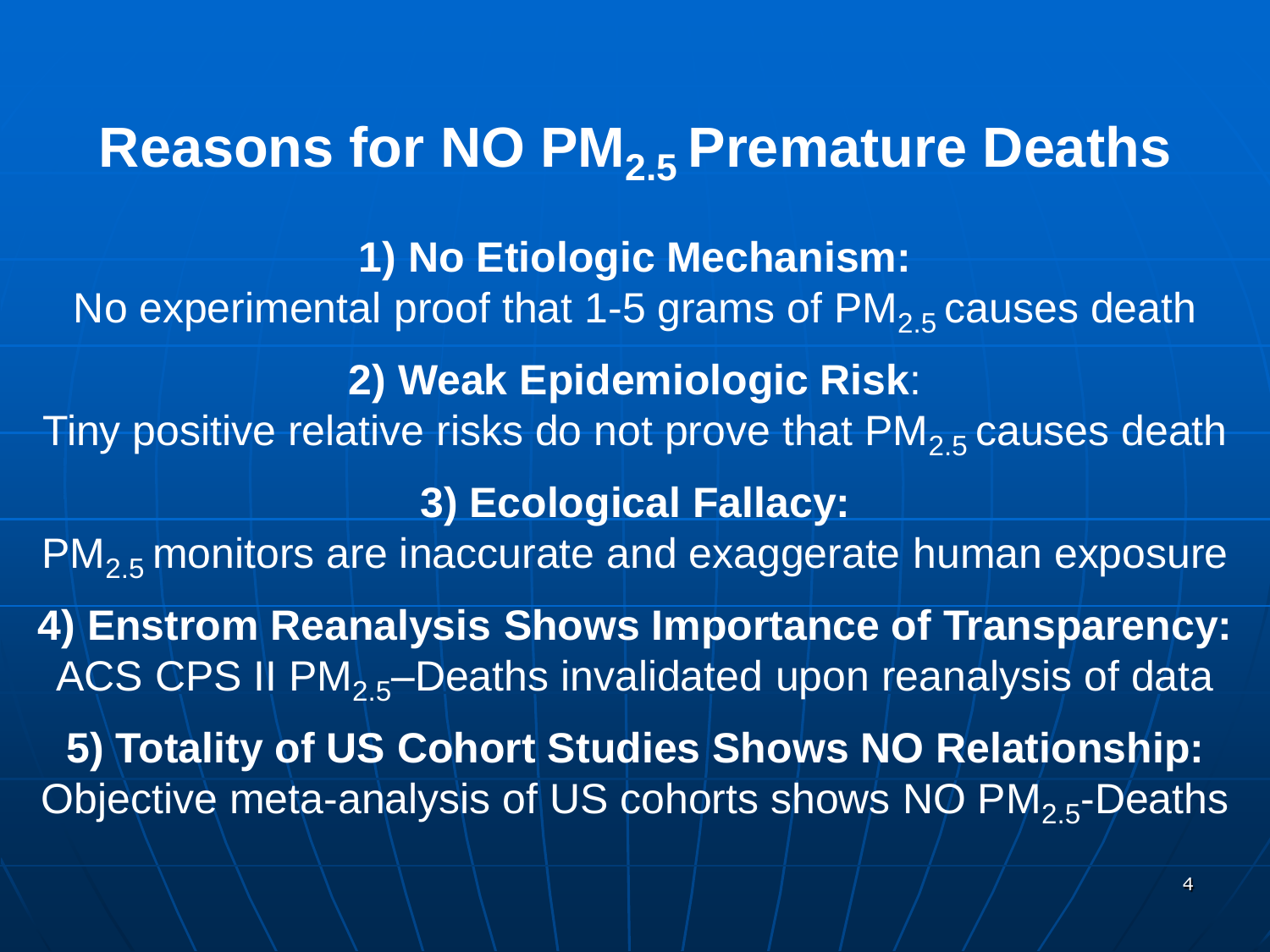**ACS Cancer Prevention Study (CPS II) Has Falsely Claimed PM2.5 Premature Deaths**

**1995** *AJRCCM* **Article by Pope Thun** Used Selected PM**2.5** Data and 'Secret' ACS CPS II Data

**2000 HEI Reanalysis Report by Krewski Jerrett** Never Did Sensitivity CPS II Analysis Based on Best PM**2.5** Data

**2009 HEI Research Report 140 by Krewski Jerrett Pope Thun**  Ignored CPS II Criticism & PM**2.5** Risk Variation & Best PM**2.5** Data

**March 28, 2017** *Dose-Response* **Reanalysis by Enstrom**  NO CPS II PM**2.5**-Deaths Based Reanalysis with Best PM**2.5** Data (<http://journals.sagepub.com/doi/10.1177/1559325817693345>)

**May 29, 2018** *Dose-Response* **Reply by Enstrom** More Unrefuted Evidence of NO PM<sub>25</sub>-Deaths in CPS II [\(http://journals.sagepub.com/doi/pdf/10.1177/1559325818769728\)](http://journals.sagepub.com/doi/pdf/10.1177/1559325818769728)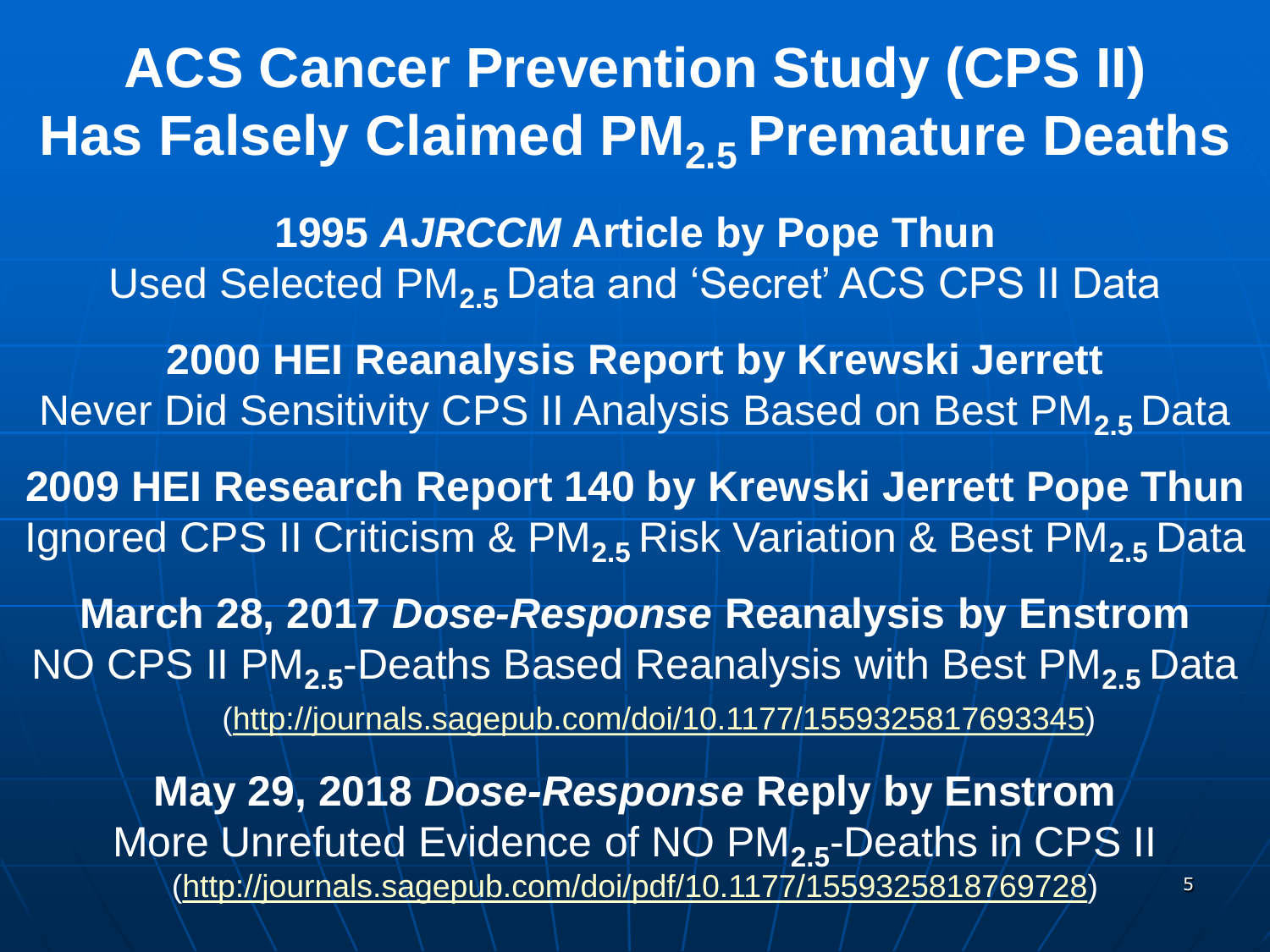|                                                                            |                               | <b>Enstrom 2017 Analysis of PM<sub>2.5</sub> and Total Mortality</b><br>During 1982-1988 in ACS CPS II Cohort: IPN=HEIDC<br>"Fine Particulate Matter and Total Mortality in Cancer Prevention Study Cohort Reanalysis" |
|----------------------------------------------------------------------------|-------------------------------|------------------------------------------------------------------------------------------------------------------------------------------------------------------------------------------------------------------------|
| 1979-83 PM2.5                                                              | <b>Subjects</b>               | <b>Relative Risk (95% CI)</b>                                                                                                                                                                                          |
| <b>IPN</b> [Hinton]<br><b>HEIDC</b> [PM2.5 DC]<br><b>HEI [PM2.5 OI MD]</b> | 189,676<br>189,676<br>189,676 | <b>Fully Adjusted for 47 Counties in Continental US</b><br>1.021 (0.984-1.058)<br>1.023 (0.984-1.064)<br>1.081 (1.036-1.128)                                                                                           |
| <b>IPN</b><br><b>HEIDC</b><br>HEI                                          | 37,290<br>37,290<br>37,290    | Fully Adjusted for Ohio Valley: 10 Cos IN, KY, OH, PA, WV<br>1.110 (0.949-1.299)<br>$1.113(0.945 - 1.311)$<br>1.138 (0.941-1.376)                                                                                      |
| <b>IPN</b><br><b>HEIDC</b><br>HÉI                                          | 152,386<br>152,386<br>152,386 | <b>Fully Adjusted for Other States: 37 Cos Not Ohio Valley</b><br>$0.975(0.936 - 1.016)$<br>$0.968(0.925 - 1.012)$<br>1.025 (0.975-1.079)<br>$6\phantom{1}$                                                            |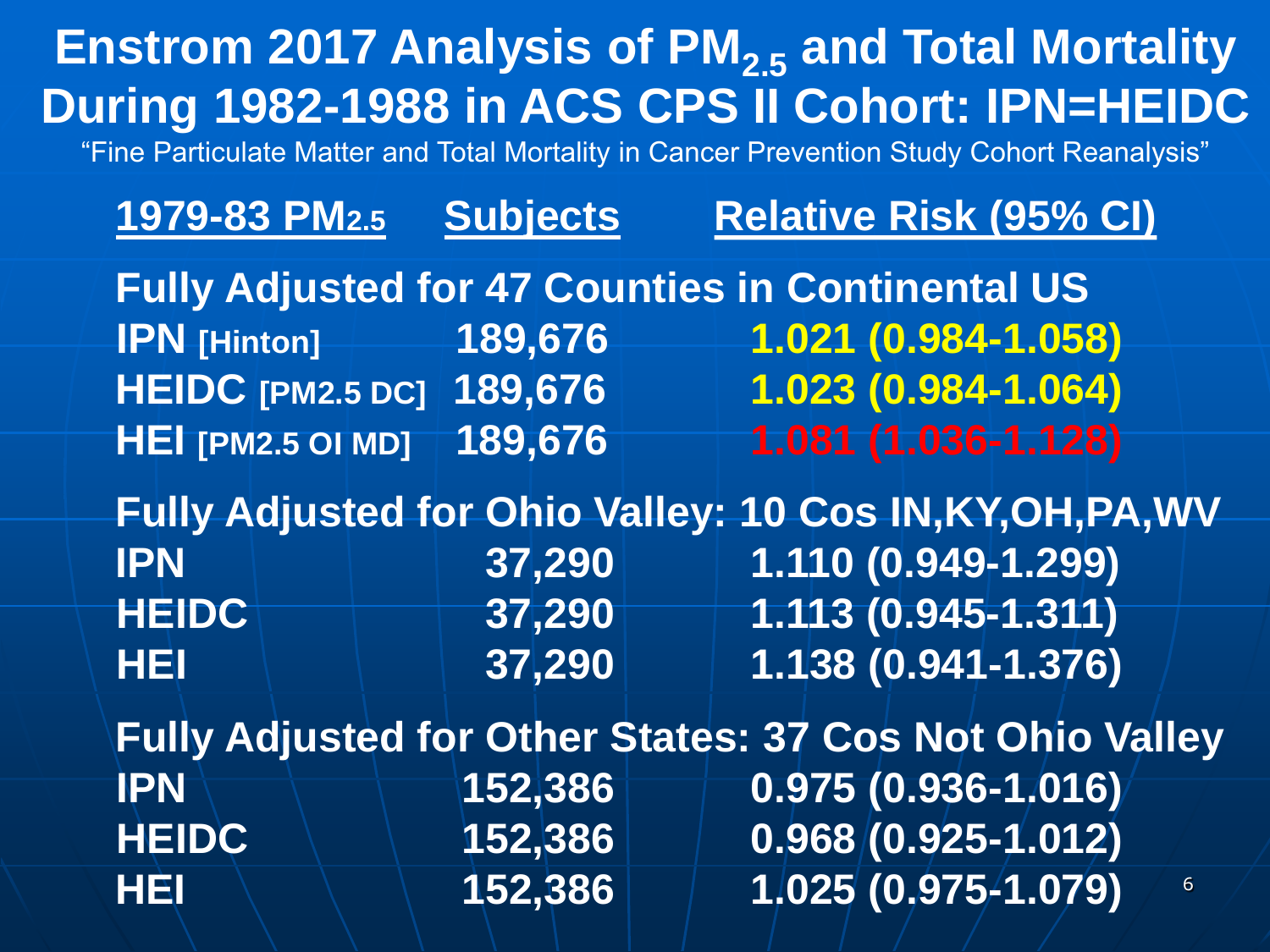Instead Stated "Study by Enstrom Does Not Contribute" **C. Arden Pope, III, PhD, BYU Economics ("World's Leading Expert on the Effects of Air Pollution on Health") 1981 PhD in Agricultural Economics from Iowa State U "The Dynamics of Crop Yields in the U.S. Corn Belt as Effected by Weather and Technological Progress"**  Cited Enstrom 2005 in 2006 *JAWMA* Review, but Never Again Ignored July 11, 2008 CARB Teleconference re Null CA Results Ignored February 26, 2010 CARB PM**2.5** Deaths Symposium Ignored August 1, 2013 House Science Committee Subpoena Omitted Null CA results from Jerrett 2013 *AJRCCM* paper Refused Enstrom's Invitations to June 2015 ICCC-10, March 2017 ICCC-12, August 2017 DDP, November 2017 AFEC Refused to Confirm or Refute 2017 *Dose-Response* Findings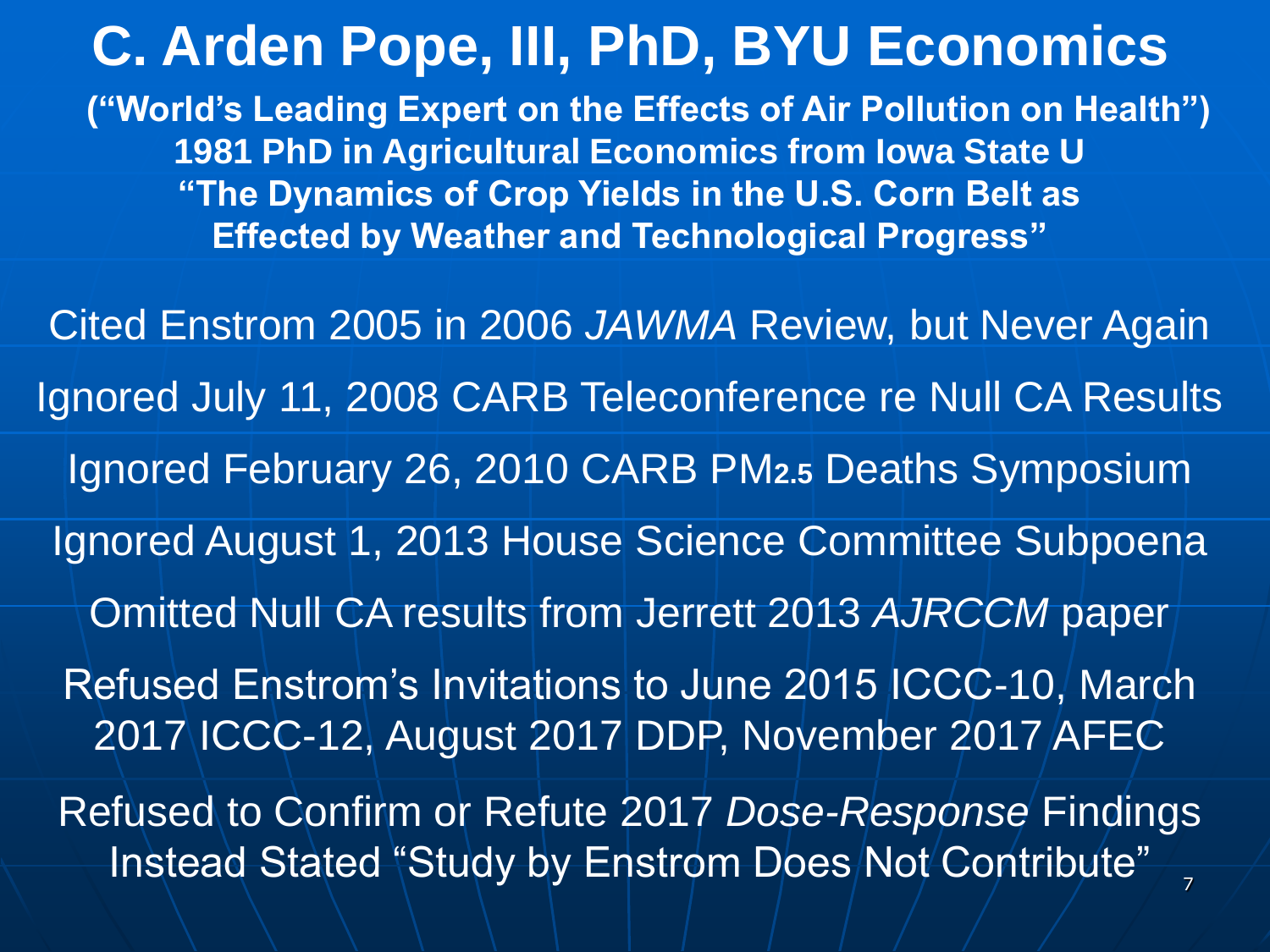**American Cancer Society Officials (CEO Gary R. Reedy, Former EVP Res Otis W. Brawley, MD, VP Epi Susan P. Gapstur, PhD, Analyst W. Ryan Diver, Former VP Epi Michael J. Thun, MD)**

**Refuse to Correct CPS II Findings re PM<sub>2.5</sub>** 

ACS Refused to Comply with 2013 House Subpoena and has Released NO Current CPS II Data for Independent Analysis

ACS Refused to Collaborate with Four Qualified Ph.D.-level PM<sub>2.5</sub> Critics: Drs. Enstrom, Young, Briggs, and Malkan

ACS Continues to Falsify PM**2.5** Death Claims in CPS II Cohort and Will Not Correct These False Claims

CPS II Research Has Led to Unjustified EPA PM**2.5** Regulations But It is Still Listed Under ACS "Proudest Achievements"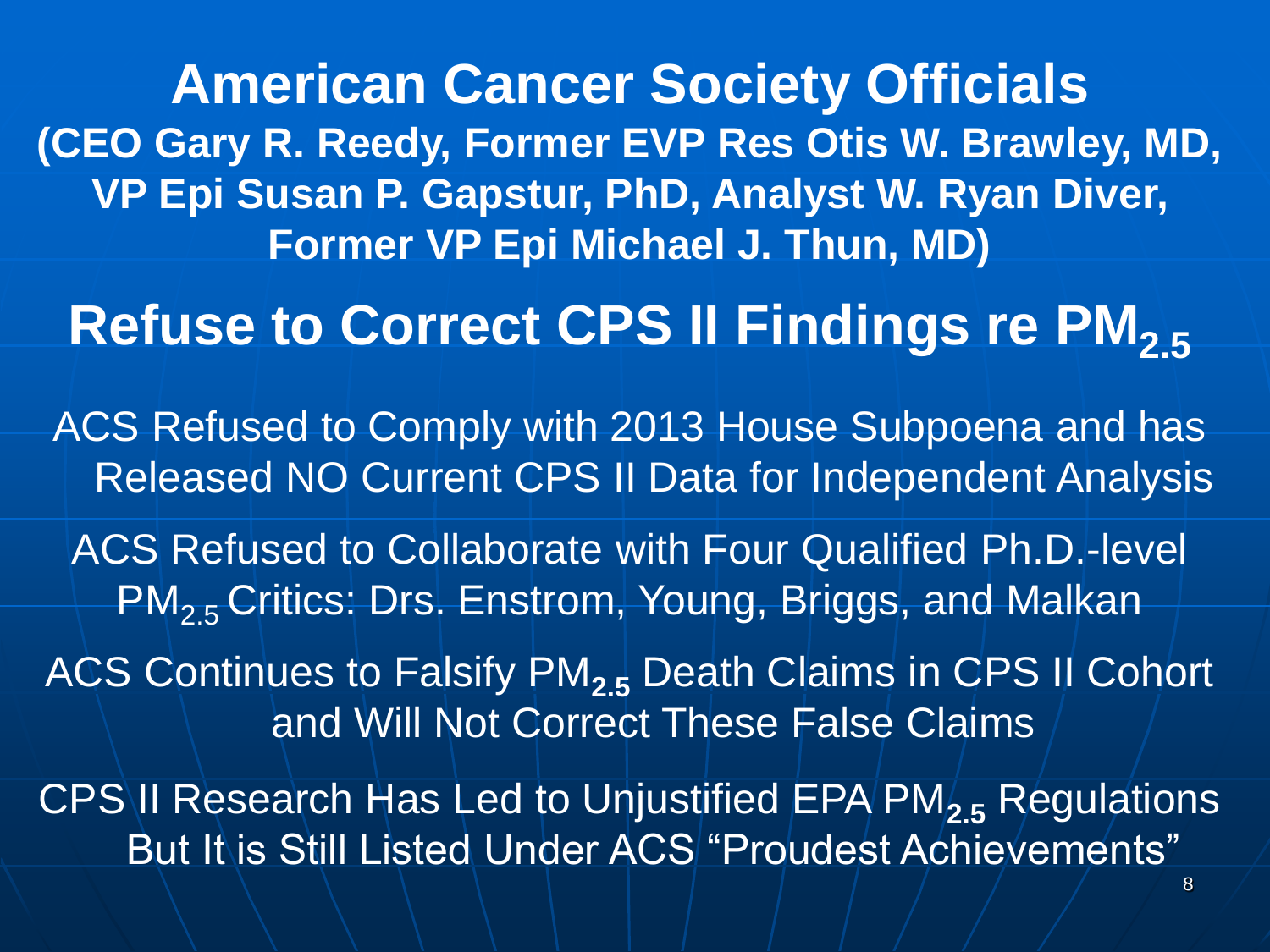# Meta-Analysis Showing RR~1.10 for PM<sub>2.5</sub> & Total Deaths <sub>9</sub> **Health Effects Institute (President Daniel Greenbaum & Chief Scientist Aaron Cohen) NEVER Conducted Proper CPS II Reanalysis** HEI Selected 31-member Canadian Reanalysis Team, mainly Statisticians and Geographers, to Reanalyze US Epidemiology 2000 HEI Reanalysis Report Never Tested Sensitivity of PM**2.5** Mortality Risk in Pope 1995 with Best PM**2.5** Data & SO**<sup>4</sup>** Since 2002 HEI has Not Provided PM**2.5** Mortality Risk for 50 Cities in Pope 1995 and HEI 2000 Figure 21 HEI Has Refused to Address Evidence of NO PM<sub>2.5</sub> Mortality Risk Based on 2017 Enstrom CPS II Reanalysis Richard Burnett Presented April 30, 2018 HEI Conference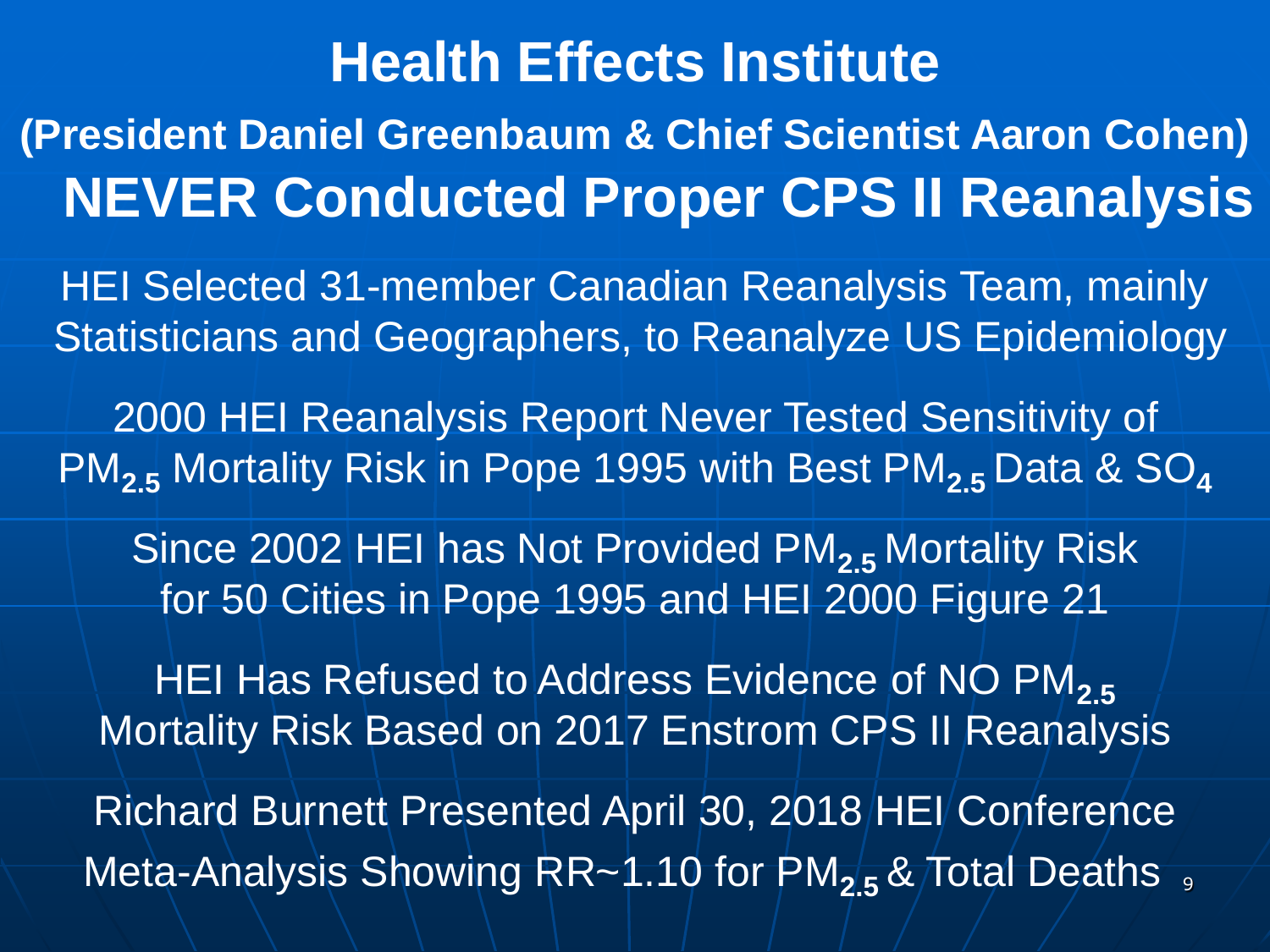### **April 30, 2018 Proposed EPA RULE STRENGTHENING TRANSPARENCY IN REGULATORY SCIENCE 83 FR 18,768**

**<https://www.epa.gov/osa/strengthening-transparency-regulatory-science>**

This document proposes a regulation intended to strengthen the transparency of EPA regulatory science. The proposed regulation provides that when EPA develops regulations, including regulations for which the public is likely to bear the cost of compliance, with regard to those scientific studies that are pivotal to the action being taken, EPA should ensure that the data underlying those are publicly available in a manner sufficient for independent validation.

**<https://www.regulations.gov/document?D=EPA-HQ-OA-2018-0259-0001>**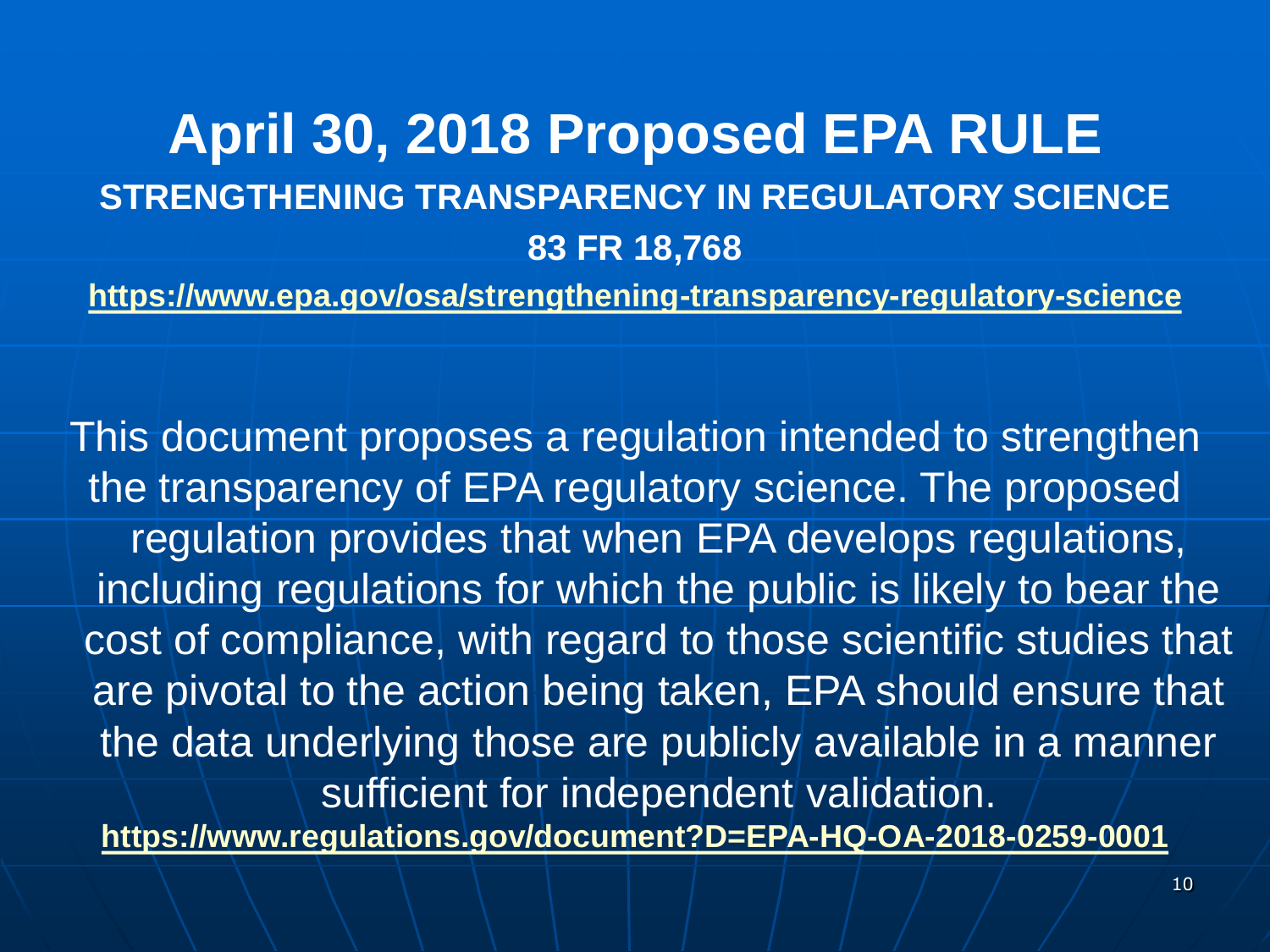# **May 31, 2018 EPA Science Advisory Board Meeting Focused on Proposed EPA RULE STRENGTHENING TRANSPARENCY IN REGULATORY SCIENCE**

**May 30, 2018 Enstrom Comments to EPA SAB Meeting re May 29, 2018 Enstrom Dose-Response Response to December 13, 2017 Pope-ACS Dose-Response Criticism of March 28, 2017 Enstrom Dose-Response Reanalysis, which identified errors in Pope 1995, HEI 2000, HEI 2009 (**[https://yosemite.epa.gov/sab/sabproduct.nsf/D41456F68B9F91658525829D004DBD73](https://yosemite.epa.gov/sab/sabproduct.nsf/D41456F68B9F91658525829D004DBD73/$File/88483770.pdf) /\$File/88483770.pdf**)** 

**August 14, 2018 Enstrom Comments Supporting EPA Transparency Rule, including above three Dose-Response articles & Spring 2018 JAPS article) (**<https://www.regulations.gov/document?D=EPA-HQ-OA-2018-0259-8290>**)**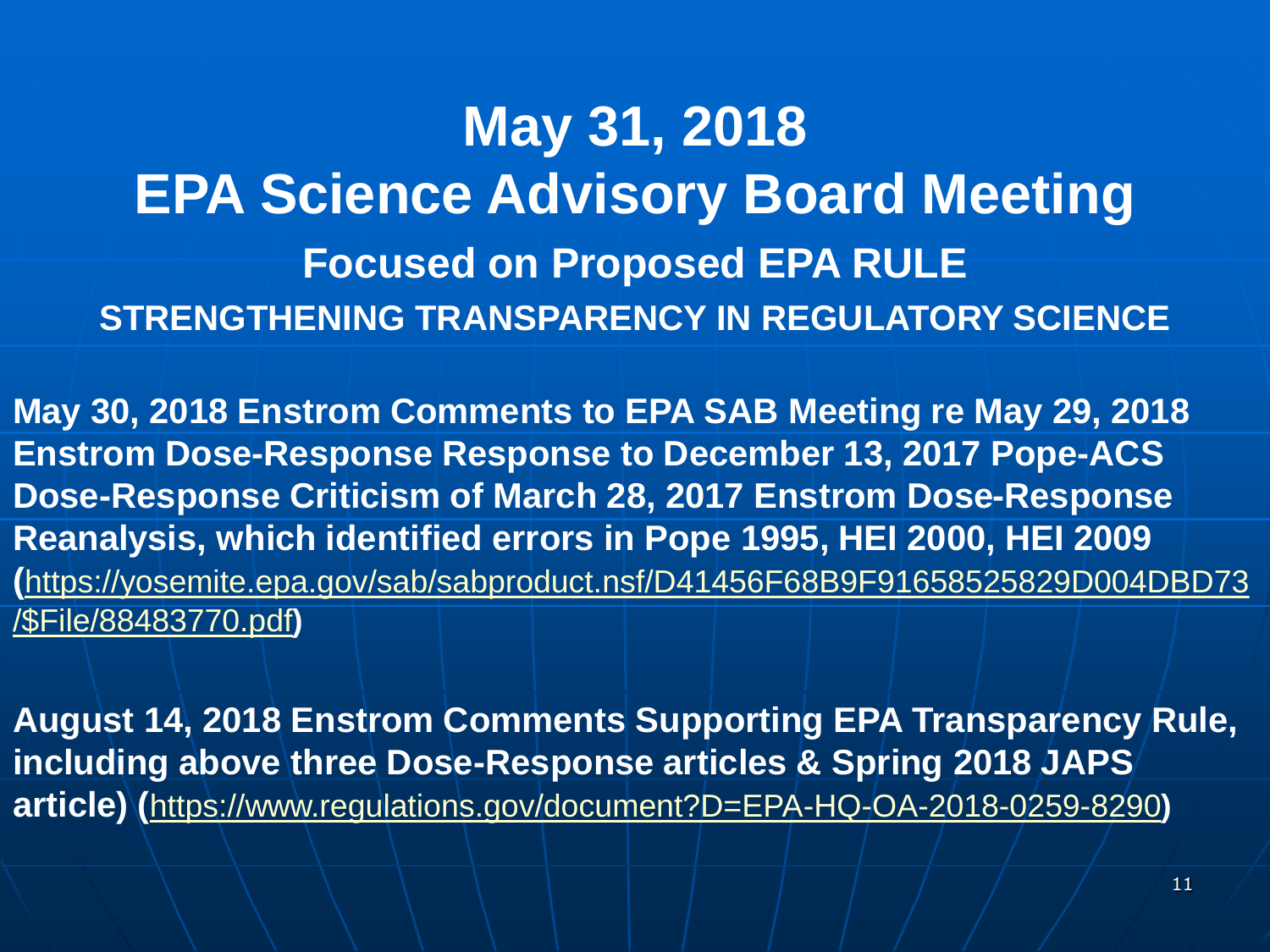**August 7, 2018 34-page Harvard Letter by Wendy B. Jacobs, Esq Co-Signed by 96 Professors Urging Withdrawal of Proposed EPA RULE STRENGTHENING TRANSPARENCY IN REGULATORY SCIENCE (**<https://www.regulations.gov/document?D=EPA-HQ-OA-2018-0259-6111>)

**"The proposed rule thus does not serve its stated purpose to ensure that regulatory decisions are based on 'valid' science." "The rule will . . . jeopardize the health and safety of infants, children, and adults in the United States and beyond."**

**Signers Include:**

**Harvard President & Dean of Harvard T.H. Chan School of Public Health &**

**Professors who Claim PM2.5 Deaths in Six Cities and Medicare Studies Francine Laden ScD (Laden 2006, Lepeule 2012) Douglas Dockery ScD (Dockery 1993, Laden 2006, Lepeule 2012) Francesca Dominici PhD (Zeger 2008, Di 2017, Di 2017) Joel Schwartz PhD (Pope 1992, Laden 2006, Lepeule 2012, Di 2017, Di 2017)**

12 **Eric J. Rubin MD PhD New September 2019 NEJM Editor-in-Chief**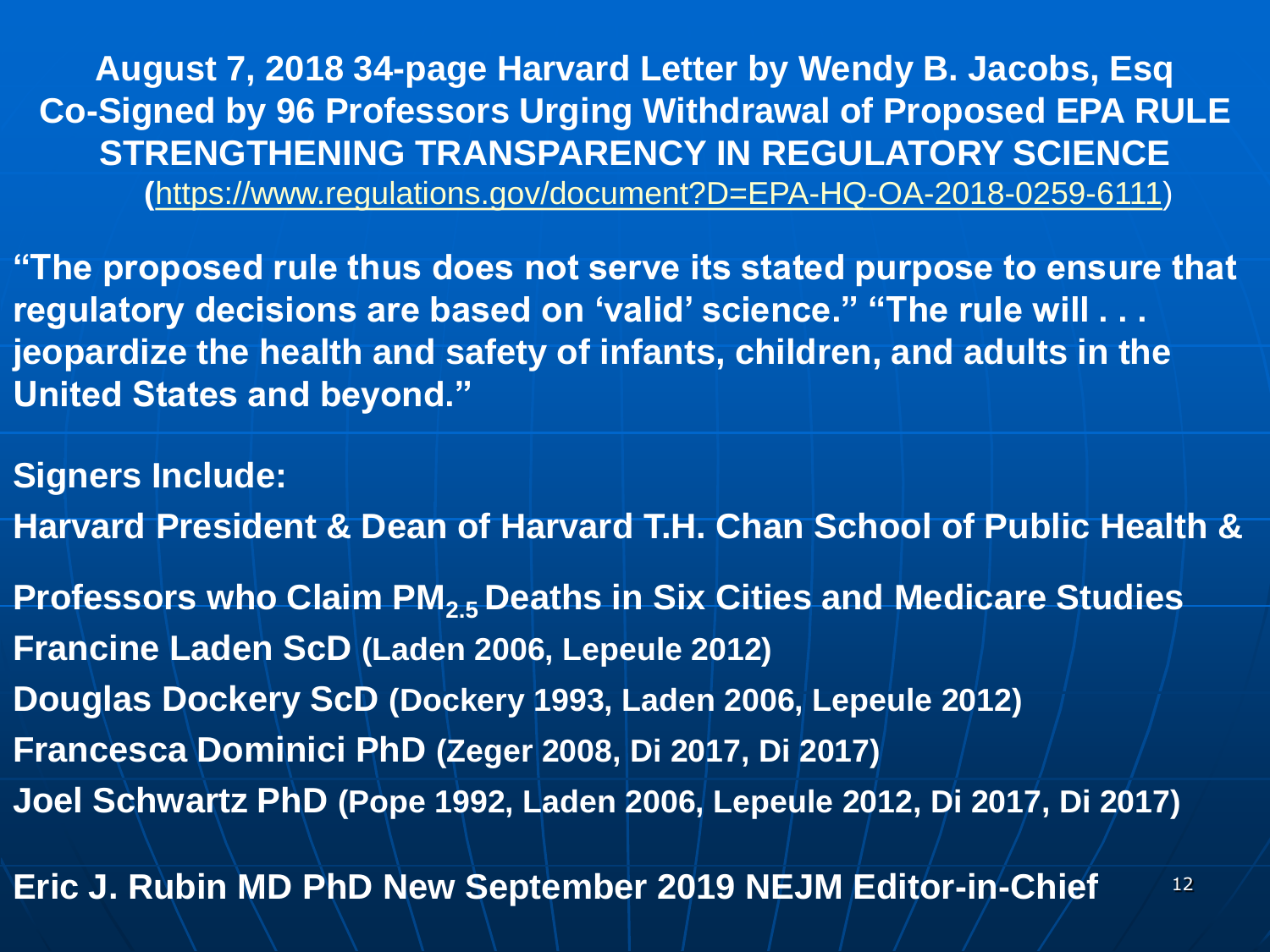# **September 28, 2018 Intrepid Insight "Statistical Review of Competing Findings in Fine Particulate Matter and Total Mortality Studies"**

**Intrepid Insight Statistical Review Done in Response to April 30, 2018 HEI Burnett Meta-Analysis Claiming RR ~ 1.10**

**Intrepid Insight Statement of Support for Data Transparency: all nine of Intrepid Insight's directors and contributors voted to support data transparency as a principle (in this case and in all others). Because the Pope 1995 paper is used to support public policies, there is an even greater justification for releasing the underlying data.**

[\(https://www.intrepidinsight.com/pm25\\_statreview/\)](https://www.intrepidinsight.com/pm25_statreview/)

13 **Di 2017 results and authors have not addressed extensive criticism.Meta-Analyses of 8 US Cohorts and 6 CA cohorts show NO relationship between PM**2.5 **and total deaths. Contested Medicare Cohort Study from Harvard was omitted because Zeger 2008 results are inconsistent with**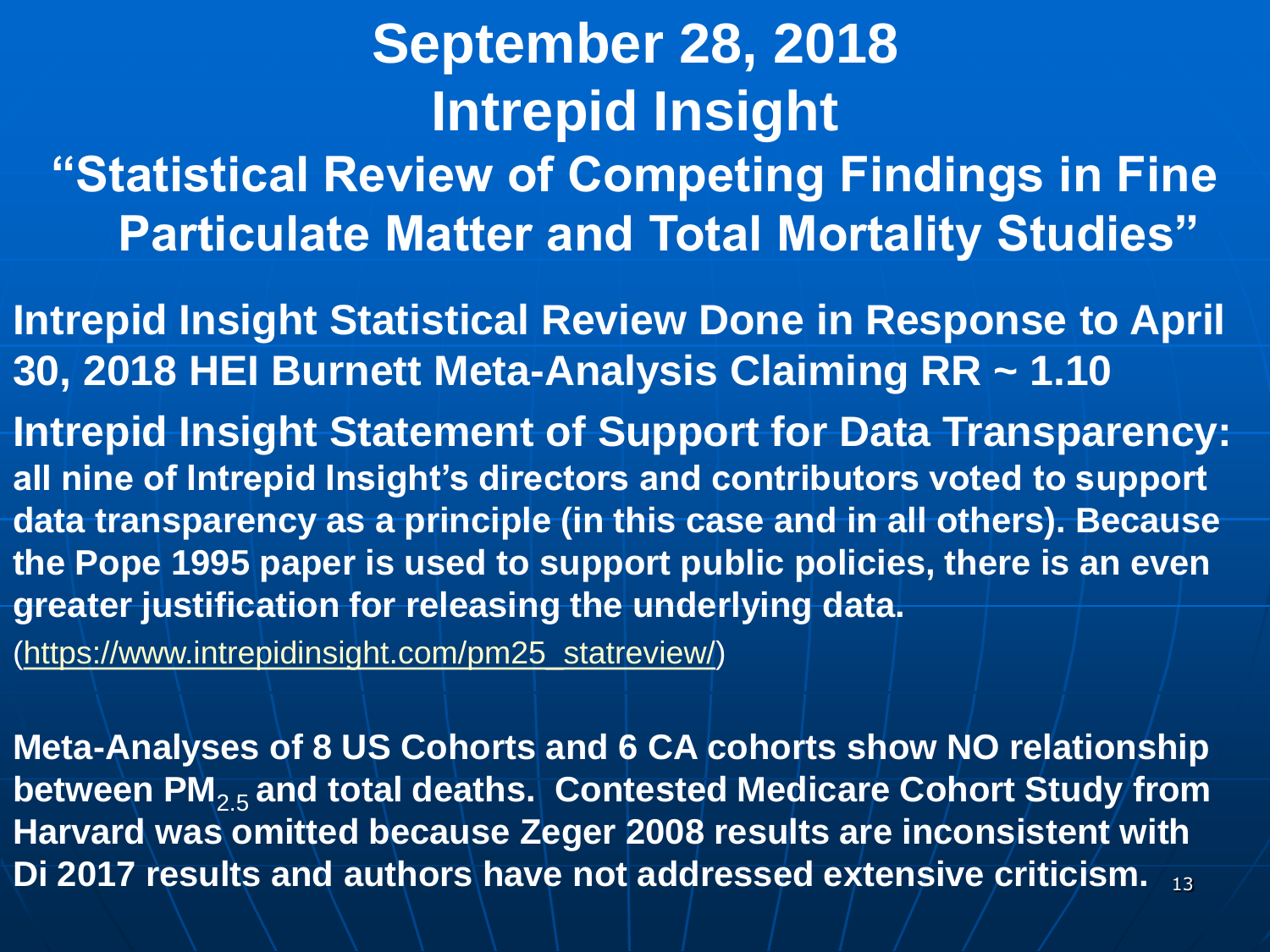### **PM2.5 and Total Mortality in US: Eight Cohorts**

[\(https://www.intrepidinsight.com/pm25\\_statreview/](https://www.intrepidinsight.com/pm25_statreview/) Table B4)

| <b>Author &amp; Year</b>              | <b>US Cohort</b>                                     | <b>Relative Risk (95% CI)</b> |
|---------------------------------------|------------------------------------------------------|-------------------------------|
| <b>Lipfert 2000</b>                   | <b>Veterans 42 Cities</b>                            | $0.890(0.850 - 0.950)$        |
|                                       | Krewski HEI 2009 CA CPS II 50 Metro Areas            | 1.028 (1.014-1.043)           |
| <b>Puett 2009</b>                     | <b>HSPH Nurses NE MW</b>                             | 1.260 (1.020-1.540)           |
| <b>Puett 2011</b>                     | <b>HSPH Health Profs NE MW</b>                       | $0.860(0.720 - 1.020)$        |
| Lepeule 2012                          | <b>HSPH Six Cities NE MW</b>                         | $1.140(1.070-1.022)$          |
|                                       | Weichenthal 2015 Ag Health NC & IA                   | $0.950(0.760-1.200)$          |
| <b>Thurston 2016</b>                  | <b>NIH AARP 6 States+2 Cities</b>                    | 1.025 (1.000-1.049)           |
| <b>Parker 2018</b>                    | <b>NHIS US Sample Corrected</b>                      | 1.016 (0.979-1.054)           |
| <b>Il Fixed Effects Meta-Analysis</b> |                                                      | $1.023(1/012-1.035)$          |
|                                       | <b>Il Random Effects Meta-Analysis (correct M-A)</b> | 1.014 (0.973-1.057)           |

14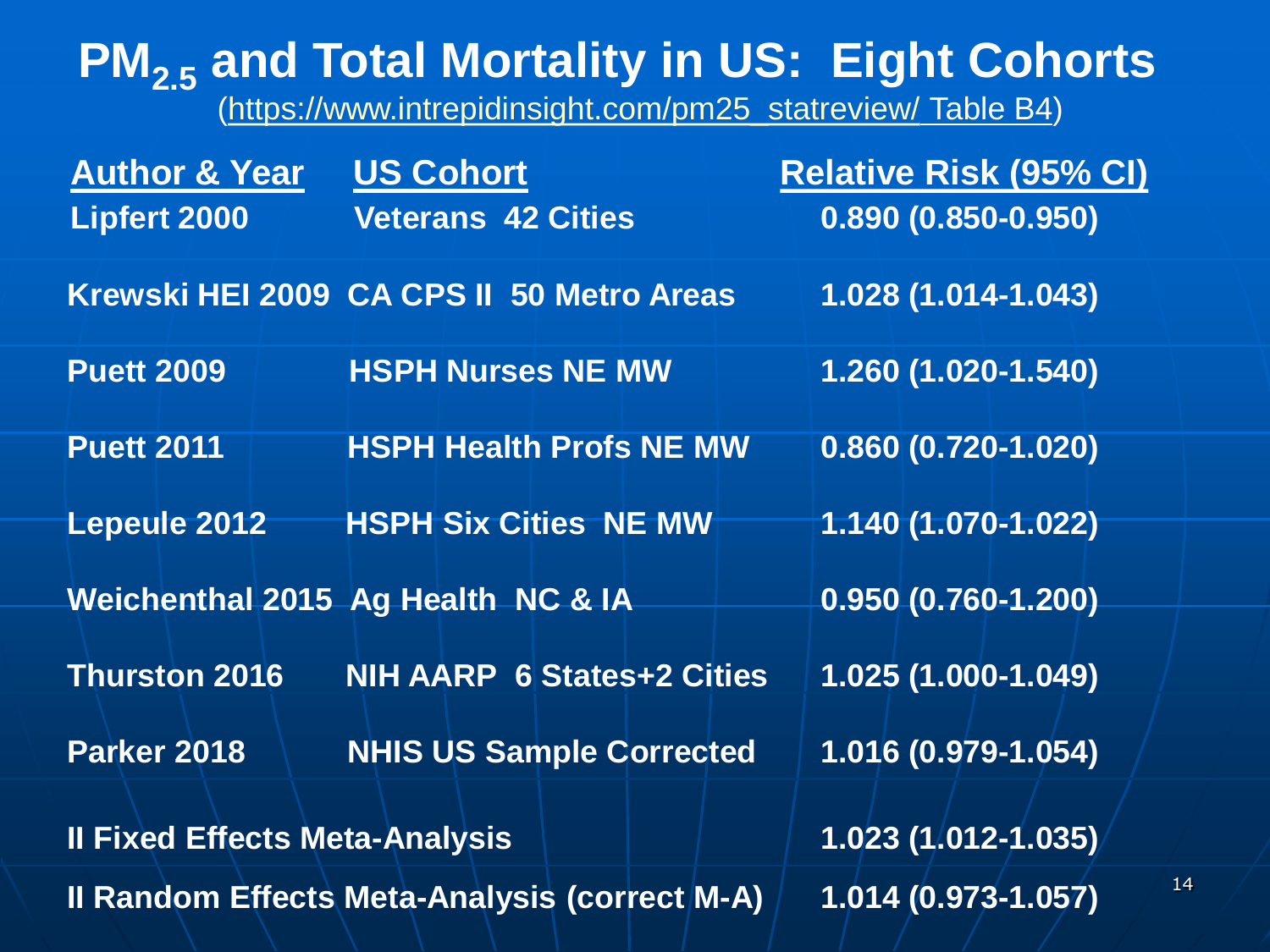**PM2.5 and Total Mortality in California: Six Cohorts** [\(https://www.intrepidinsight.com/pm25\\_statreview/](https://www.intrepidinsight.com/pm25_statreview/) Table B7)

| <b>Author &amp; Year</b>               | <b>CA Cohort</b>    | <b>Relative Risk (95% CI)</b>   |
|----------------------------------------|---------------------|---------------------------------|
| <b>McDonnell 2000</b>                  | <b>AHSMOG</b>       | $~1.000~(0.950-1.100)$          |
| <b>Enstrom 2005</b>                    | <b>CA CPS I</b>     | $0.997(0.978 - 1.016)$          |
| <b>Zeger 2008</b>                      | <b>MCAPS "West"</b> | $\overline{0.989(0.970-1.008)}$ |
| <b>Krewski HEI 2010</b>                | <b>CA CPS II</b>    | $0.968(0.916-1.022)$            |
| <b>Ostro 2015</b>                      | <b>CA Teachers</b>  | 1.010 (0.980-1.050)             |
| <b>Thurston 2016</b>                   | <b>CA NIH AARP</b>  | 1.017 (0.990-1.040)             |
| <b>Il Fixed Effects Meta-Analysis</b>  |                     | $0.999(0.988 - 1.009)$          |
| <b>Il Random Effects Meta-Analysis</b> |                     | $0.999(0.988 - 1.009)$<br>15    |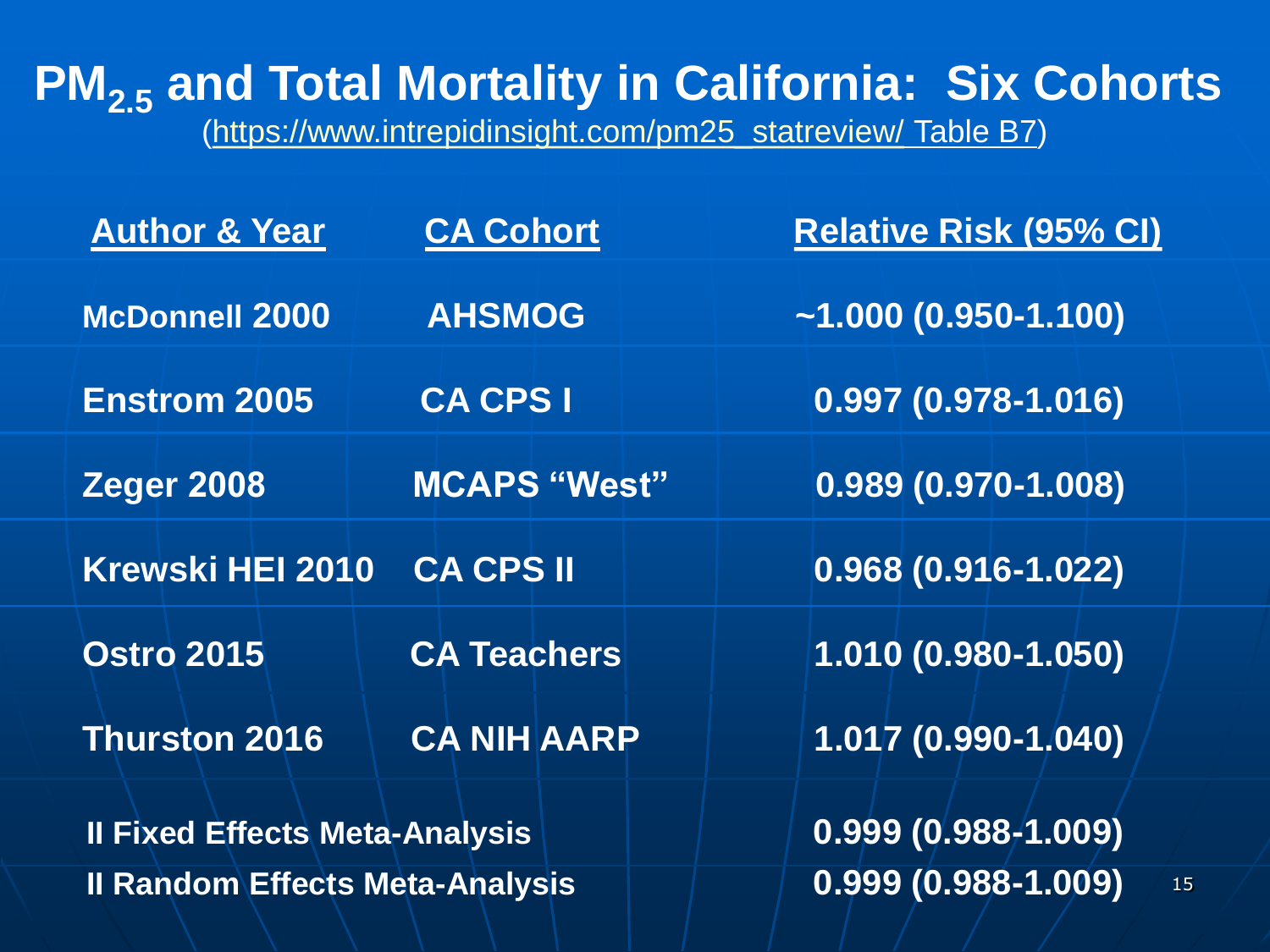### **USC Preventive Medicine Professors Misrepresent Air Pollution Health Effects in Southern California**

**February 15, 2019 Provost Quick Unwilling to Discuss February 13, 2019 Enstrom Request re USC Preventive Medicine Professors Support of SB 732 Sales Tax for Unjustified SCAQMD AQMP Regulations. NO Response to January 3, 2019 Enstrom Request to Prof Thomas re Strong Evidence of NO US PM2.5 Deaths After NO Response to June 27, 2018 Enstrom Request to Prof Berhane Who Organized April 30, 2018 HEI Meta Analysis by Richard Burnett Which Found a 'Strong' Relationship (RR~1.10) between PM2.5 and Total Mortality**

**(**<http://scientificintegrityinstitute.org/USCEmails021519.pdf>**)**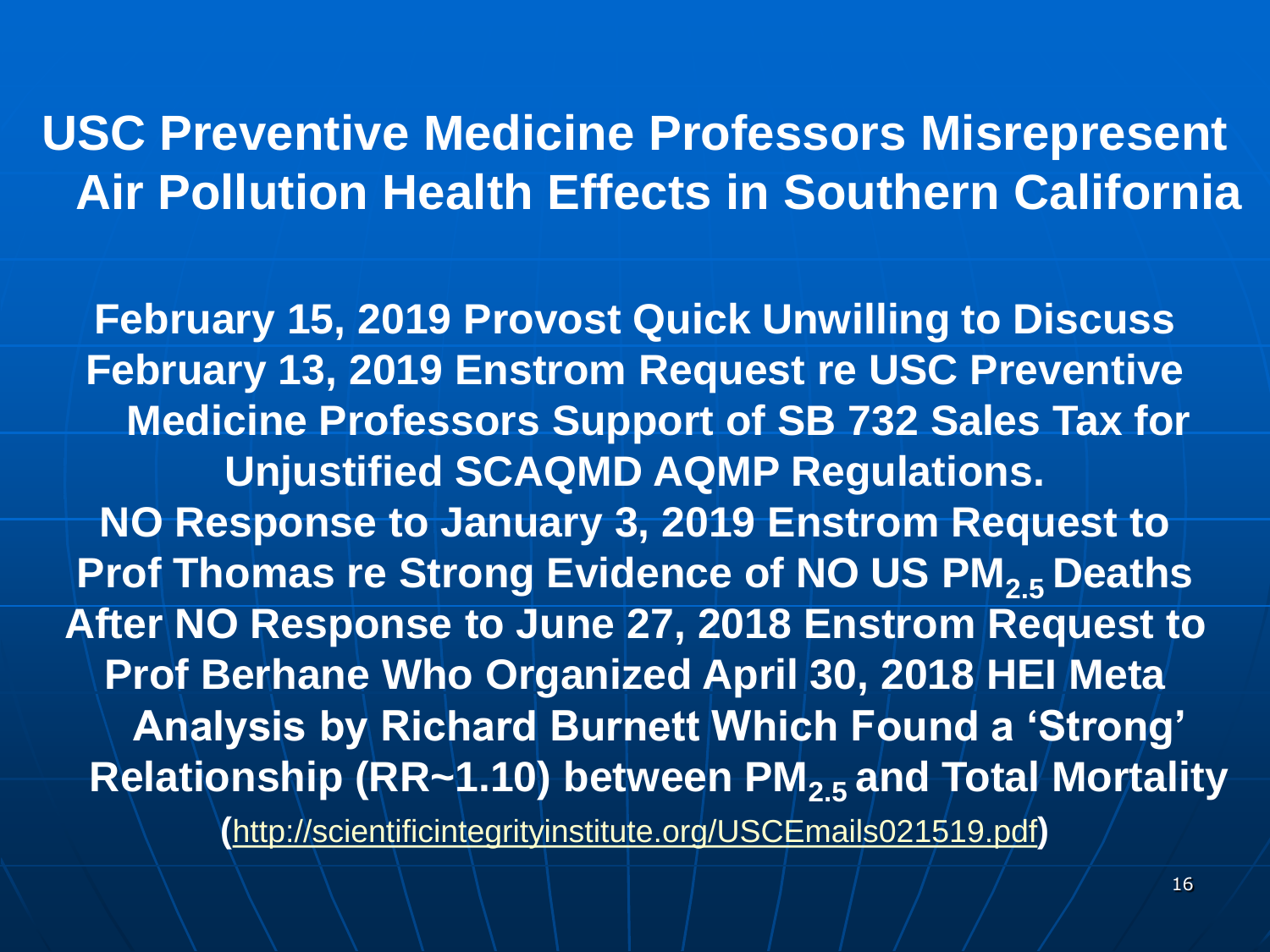### **April 16, 2019 California Globe Expose by Katy Grimes "A Totally Different USC Scandal"**

**(**<https://californiaglobe.com/legislature/a-totally-different-usc-scandal/>**)**

**During the past 25 years key USC Preventive Medicine Professors have used several hundred thousand Federal research dollars to deliberately exaggerate the adverse health effects of air pollution in Southern California. Their research has been used by SCAQMD and CARB to implement and enforce multi-billion dollar regulations that are not justified on a scientific, public health, or economic basis. The USC Professors have not refuted the strong evidence presented in expose.**

17 **This evidence has been sent to USC President, USC Provost, and USC Vice President of Research, and USC has not acknowledged doing anything inappropriate.**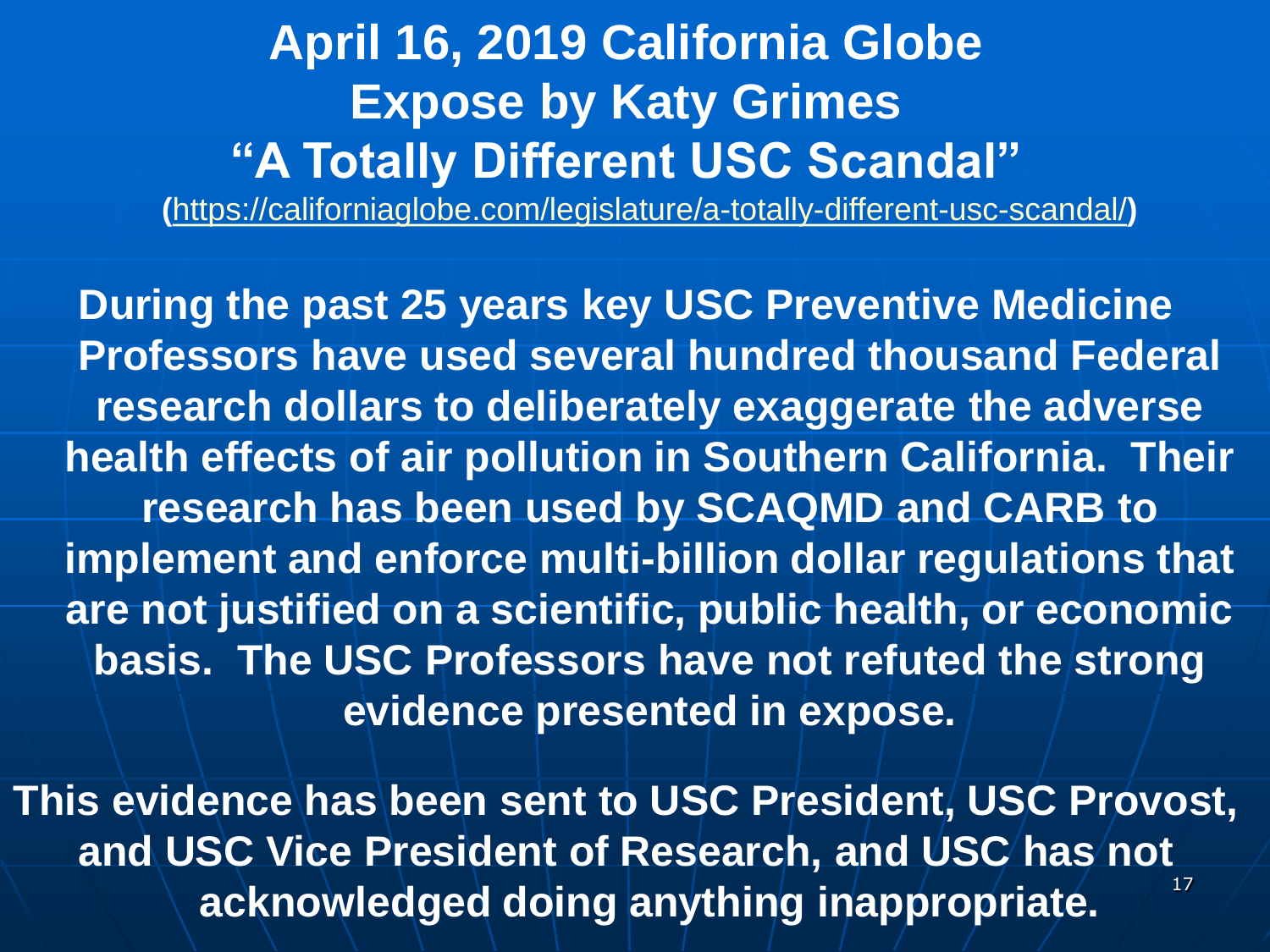# **April 24, 2019 American Lung Association "State of the Air 2019"**

**(**<https://www.lung.org/our-initiatives/healthy-air/sota/>**)**

**"43.3% of Americans live in counties that have monitored unhealthy ozone and/or particle pollution"**

**"Breathing particle pollution may trigger illness, hospitalization and premature death"**

**"U.S. could prevent approximately 34,000 premature deaths a year if the nation could lower annual levels of particle pollution by 1 μg/m³ "**

**8 of 10 Most Polluted Annual PM2.5 Counties are in California 10 of 10 Most Ozone Polluted Counties are in California**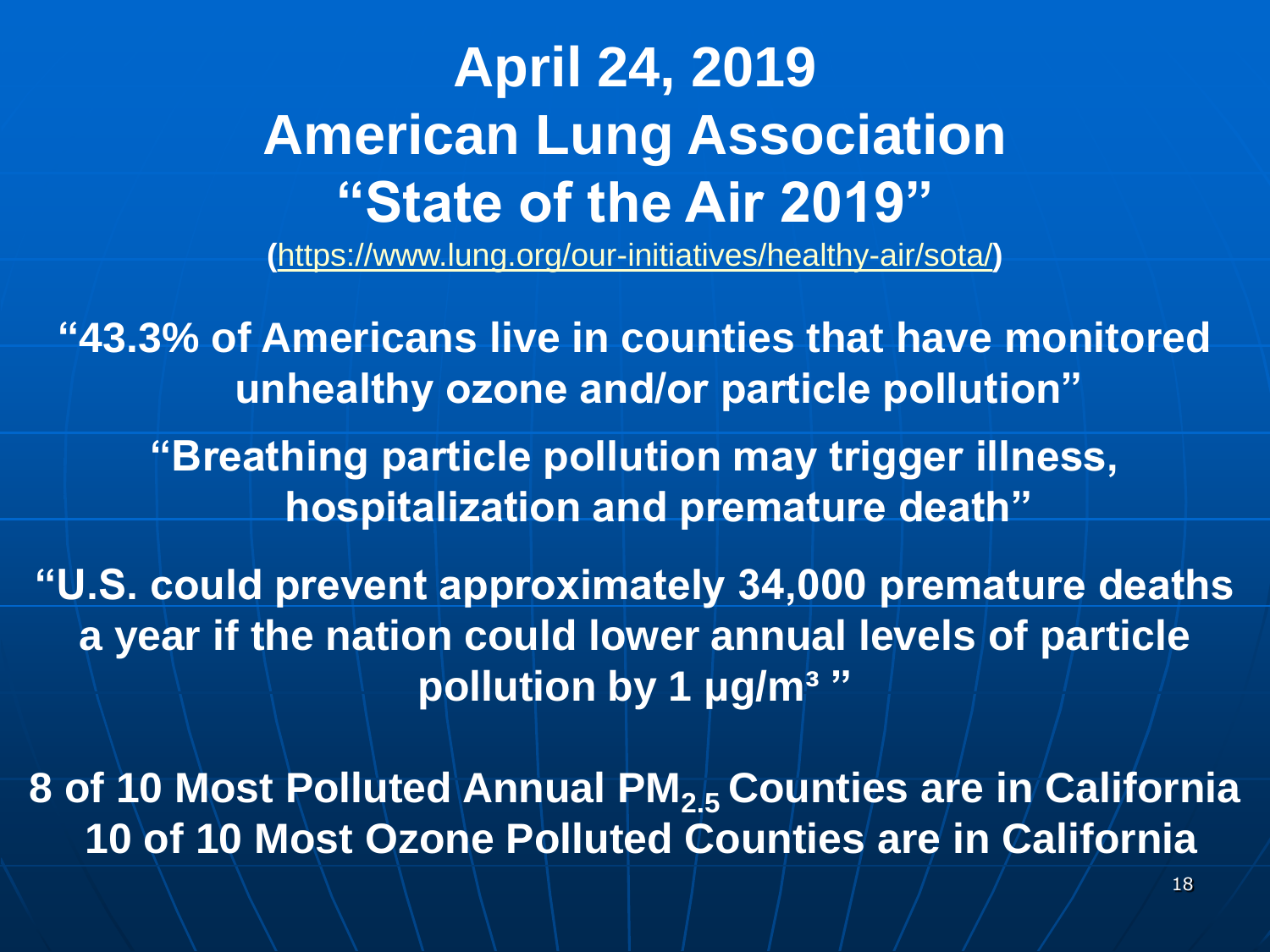| <b>American Lung Association "State of the Air"</b>  |                         |                         |
|------------------------------------------------------|-------------------------|-------------------------|
| <b>Authors with Most Citations</b>                   | 2019                    | 2010                    |
| <b>Richard T. Burnett Health Canada</b>              |                         | $\overline{\mathbf{4}}$ |
| <b>Douglas W. Dockery Harvard TH Chan SPH</b>        | 8                       | 3                       |
| <b>Francine Dominici Harvard TH Chan SPH</b>         | 12 <sup>°</sup>         | $6\phantom{1}6$         |
| <b>C. Arden Pope III BYU Economics</b>               | 11                      | 12 <sub>2</sub>         |
| <b>Joel D. Schwartz Harvard TH Chan SPH</b>          | 37 <sup>°</sup>         | 13                      |
| <b>Annette Zanobetti Harvard TH Chan SPH</b>         | 18 <sup>°</sup>         | 9                       |
| <b>Top 15 Non-USC Investigators</b>                  | 138                     | 69                      |
| <b>Edward L. Avol USC Prev Med</b>                   | $\overline{7}$          | 3 <sup>1</sup>          |
| Kiros T. Berhane USC Prev Med                        | 6                       |                         |
| <b>W. James Gauderman USC Prev Med</b>               | 9                       | $6\phantom{1}6$         |
| <b>Frank D. Gilliland USC Prev Med</b>               | $\overline{7}$          | $\overline{3}$          |
| Michael Jerrett USC Prev Med->UCLA SPH               | 8                       | $\overline{3}$          |
| <b>Rob S. McConnell USC Prev Med</b>                 | $\overline{7}$          | $\overline{2}$          |
| Jonathan M. Samet USC→CO SPH & ALA SOTA              | 9                       | $5\overline{)}$         |
| <b>Duncan C. Thomas Statistics USC Prev Med.</b>     | $\overline{\mathbf{4}}$ | $\bf{0}$                |
| <b>Top 22 Current &amp; Former USC Investigators</b> | 81                      | 26                      |
| <b>Citations of 37 Promoters of AP Effects</b>       | 219                     | 95                      |
| <b>Citations of 30 Critics of AP Effects</b>         | $\boldsymbol{0}$        | 19<br>$\boldsymbol{0}$  |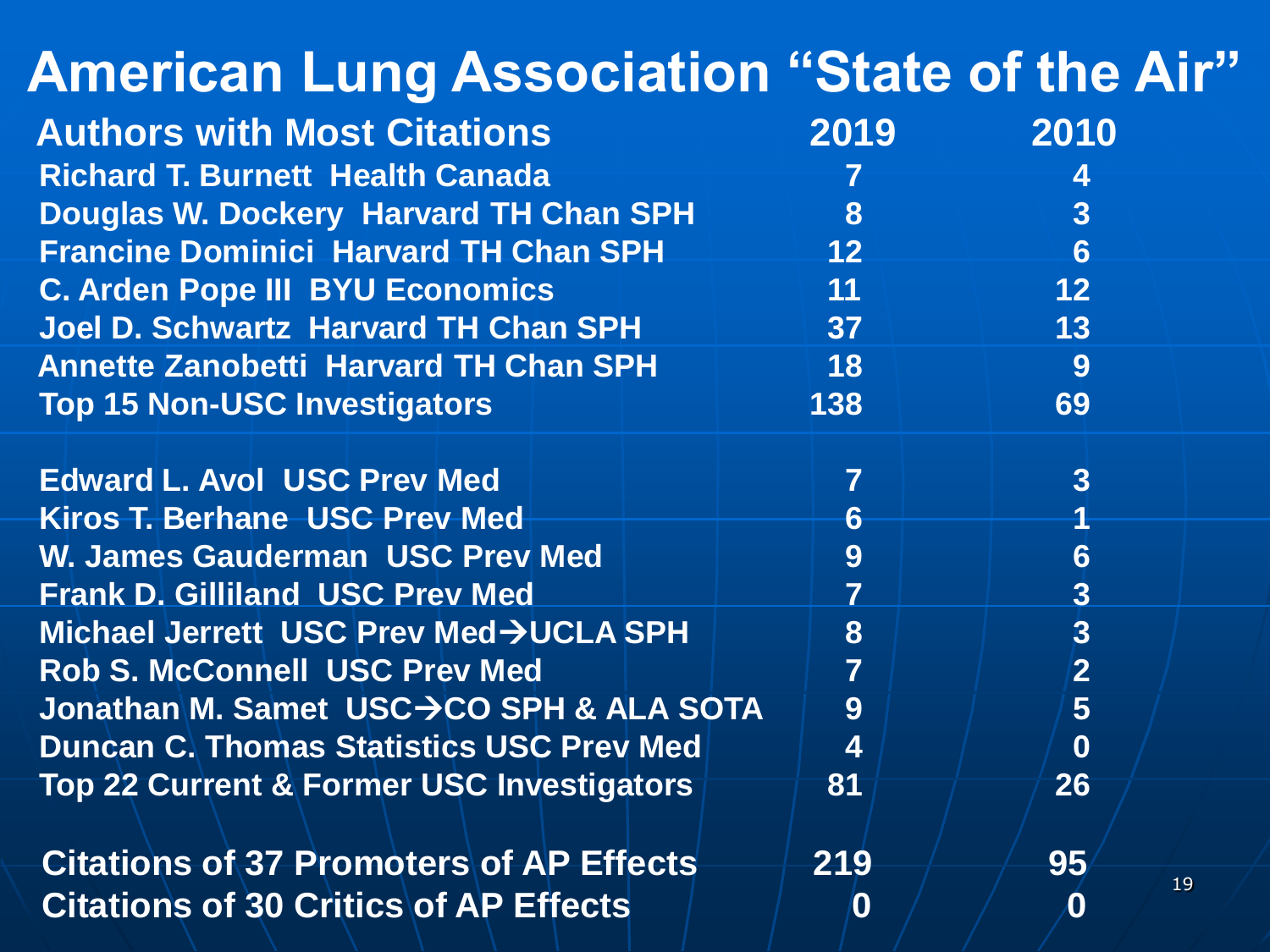**April 25, 2019 Nature Editorial "Stop denying the risks of air pollution: Research linking fine particulate pollution and premature deaths is under attack in the United States and other countries."**  (<https://www.nature.com/articles/d41586-019-01234-2>)

#### **Responses by Louis Anthony Cox, Jr., Chair EPA CASAC**

**Letter Submitted to Nature: "sound science entails use of clear definitions, explicit derivations of conclusions, reproducible tests of predictions against observations, and careful qualification of causal interpretations and conclusions to acknowledge remaining ambiguities or conflicts in evidence. . . . My hope and expectation is that the present CASAC will continue to use scientific analysis of evidence to inform policy, rather than letting policy preferences and judgments inform interpretation of evidence."**

20 **April 27, 2019 Cox Global Epidemiology Article: "Communicating more clearly about deaths caused by air pollution"**  [\(https://doi.org/10.1016/j.gloepi.2019.100003\)](https://doi.org/10.1016/j.gloepi.2019.100003)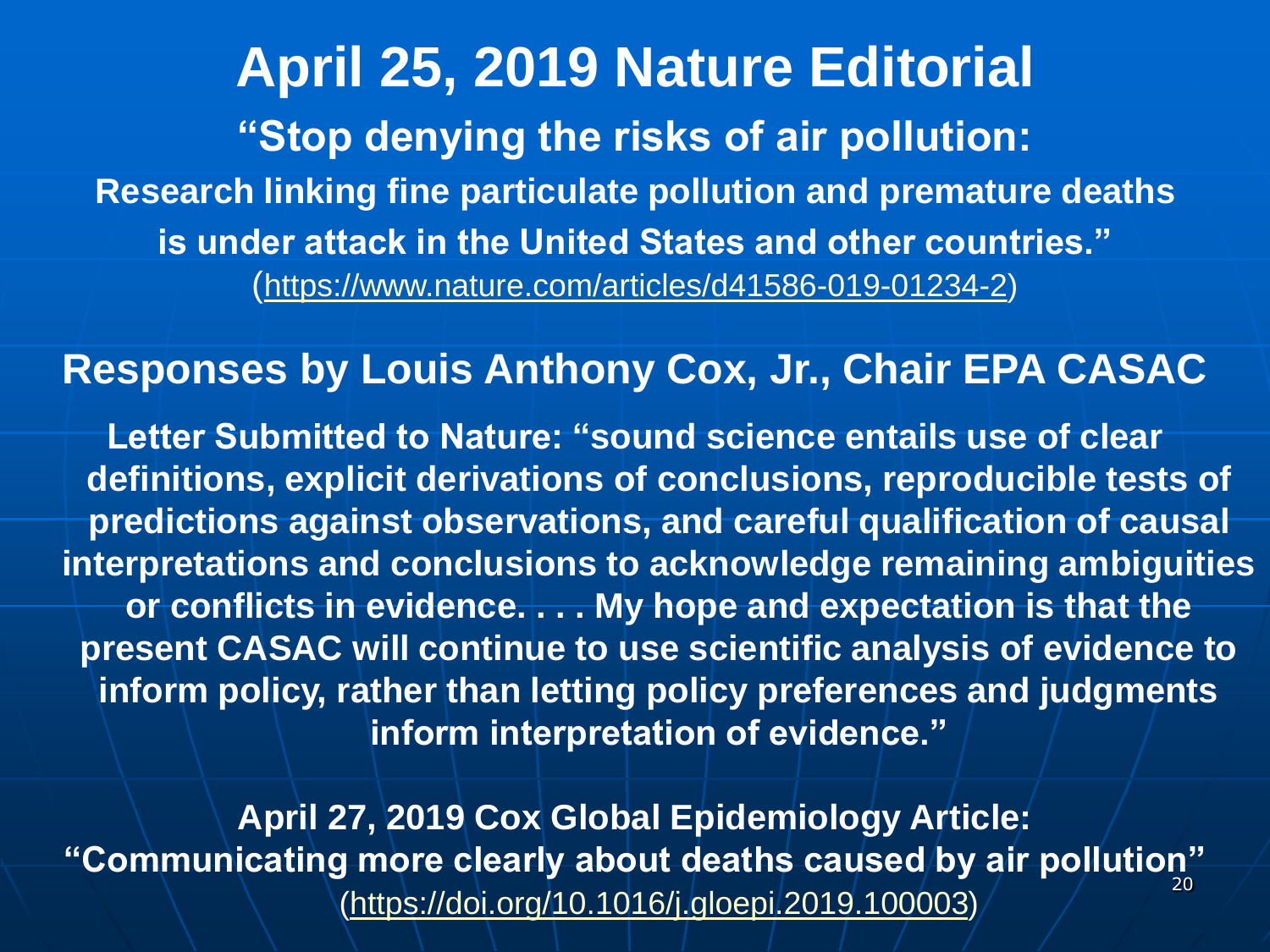**June 12, 2019 Enstrom Complaint to EPA Scientific Integrity Official Francesca T. Grifo, PhD Against 2018 EPA PM Integrated Science Assessment Lead Jason D. Sacks, MPH**

**In spite of overwhelming NULL US evidence since 2009, 2018 Draft EPA PM ISA falsely states: 'Overall, recent epidemiologic studies build upon and further reaffirm the conclusions of the 2009 PM ISA for total mortality,' and 'Collectively, this body of evidence is sufficient to conclude that a causal relationship exists between long-term PM2.5 exposure and total mortality.' (**[http://scientificintegrityinstitute.org/SIOGrifo061219.pdf](http://scientificintegrityinstitute.org/USCEmails021519.pdf)**)**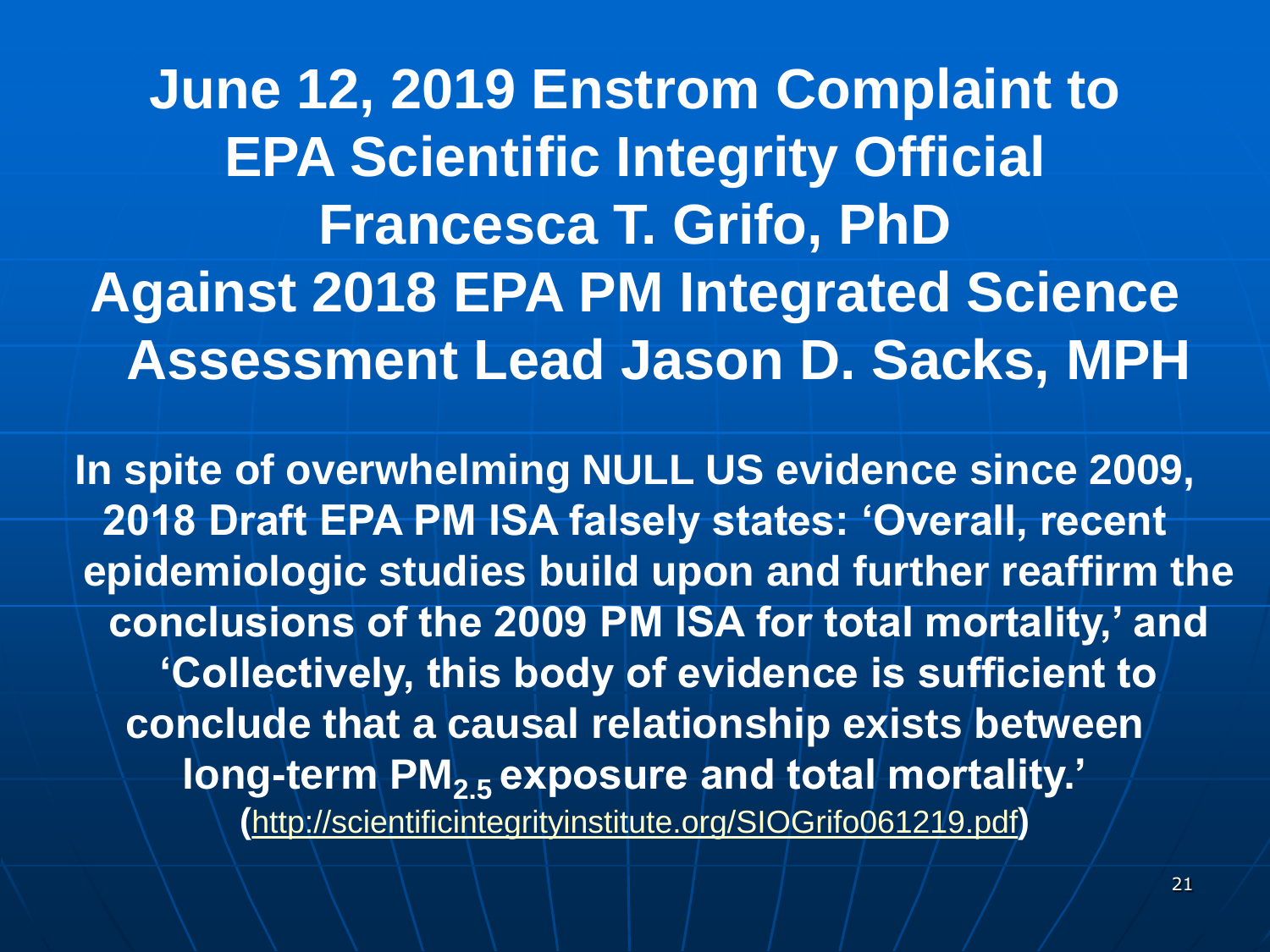# **Conclusions**

**1) Strong Evidence from Eight Major US Cohorts That PM2.5 Does Not** *Cause* **Premature Deaths**

**2) Strong Evidence That Lead Researchers, EPA, and HEI Have Falsified PM2.5 Deaths in the US**

**3) EPA Must Adopt and Implement Proposed RULE "Strengthening Transparency in Regulatory Science" 4) EPA Must Use This RULE in Integrated Science Assessments of PM2.5 NAAQS and Ozone NAAQS 5) Aggressive Campaign is Needed Against All Air Pollution Pseudoscientists in the US**

22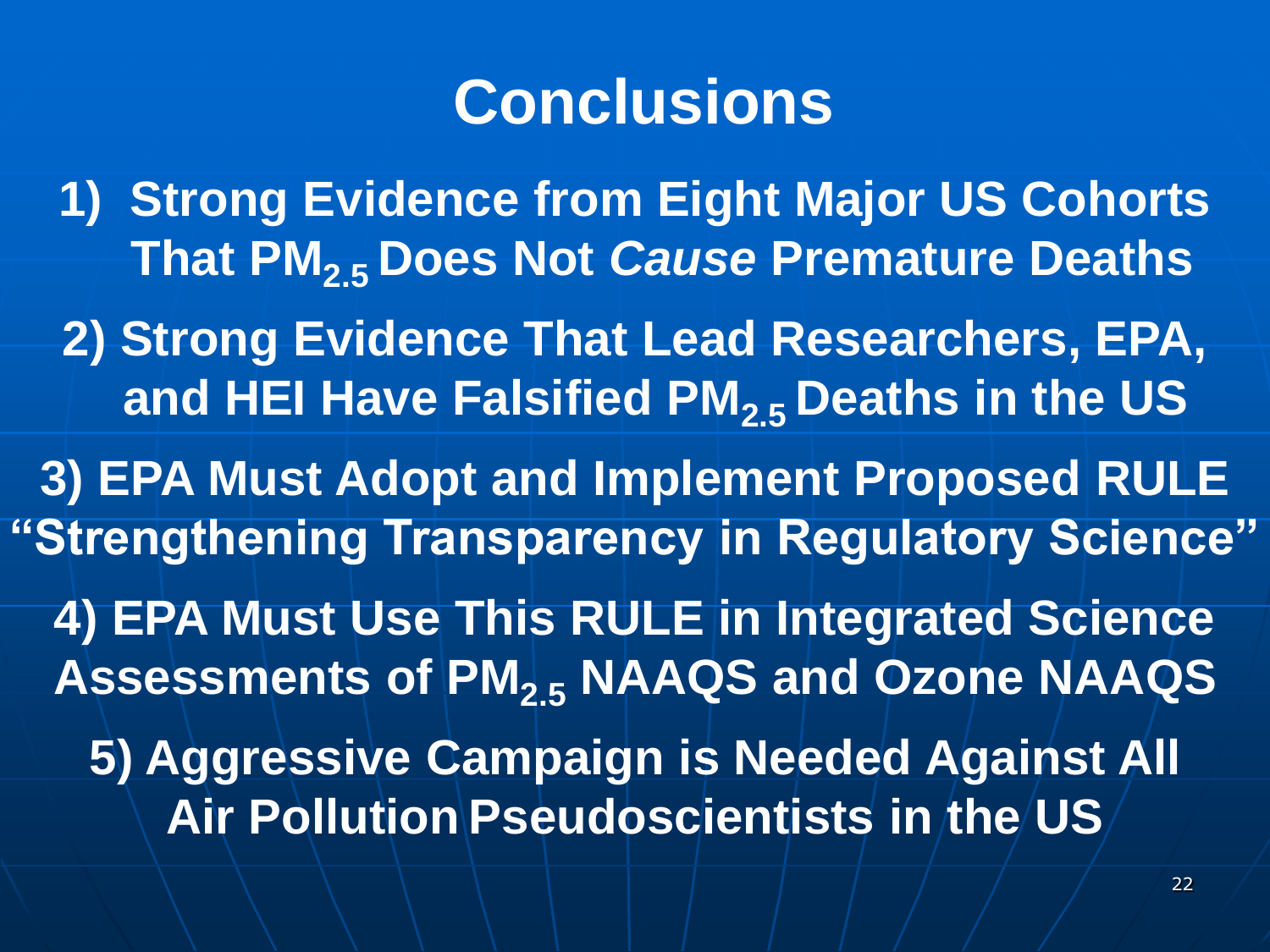**May 13, 2017** *Lancet* **'Global Burden of Disease' by HEI Aaron Cohen & BYU C. Arden Pope, III (using flawed PM2.5 deaths methodology)**

#### Table 2. 2015 Deaths Attributed to PM<sub>25</sub>

| <b>Country</b>    | <b>Deaths</b> | <b>Death Rate</b> | <b>Mean PM2.5</b> |
|-------------------|---------------|-------------------|-------------------|
|                   |               | (per 100,000)     | $(\mu g/m^3)$     |
| <b>USA</b>        | 88,400        | 18.5              | 8.4               |
| <b>China</b>      | 1,108,100     | 84.3              | 58.4              |
| India             | 1,090,400     | 133.5             | 74.3              |
| <b>Pakistan</b>   | 135,100       | 136.3             | 65.0              |
| <b>Bangladesh</b> | 122,400       | 133.2             | 89.4              |
|                   |               |                   |                   |

**World 4,200,000**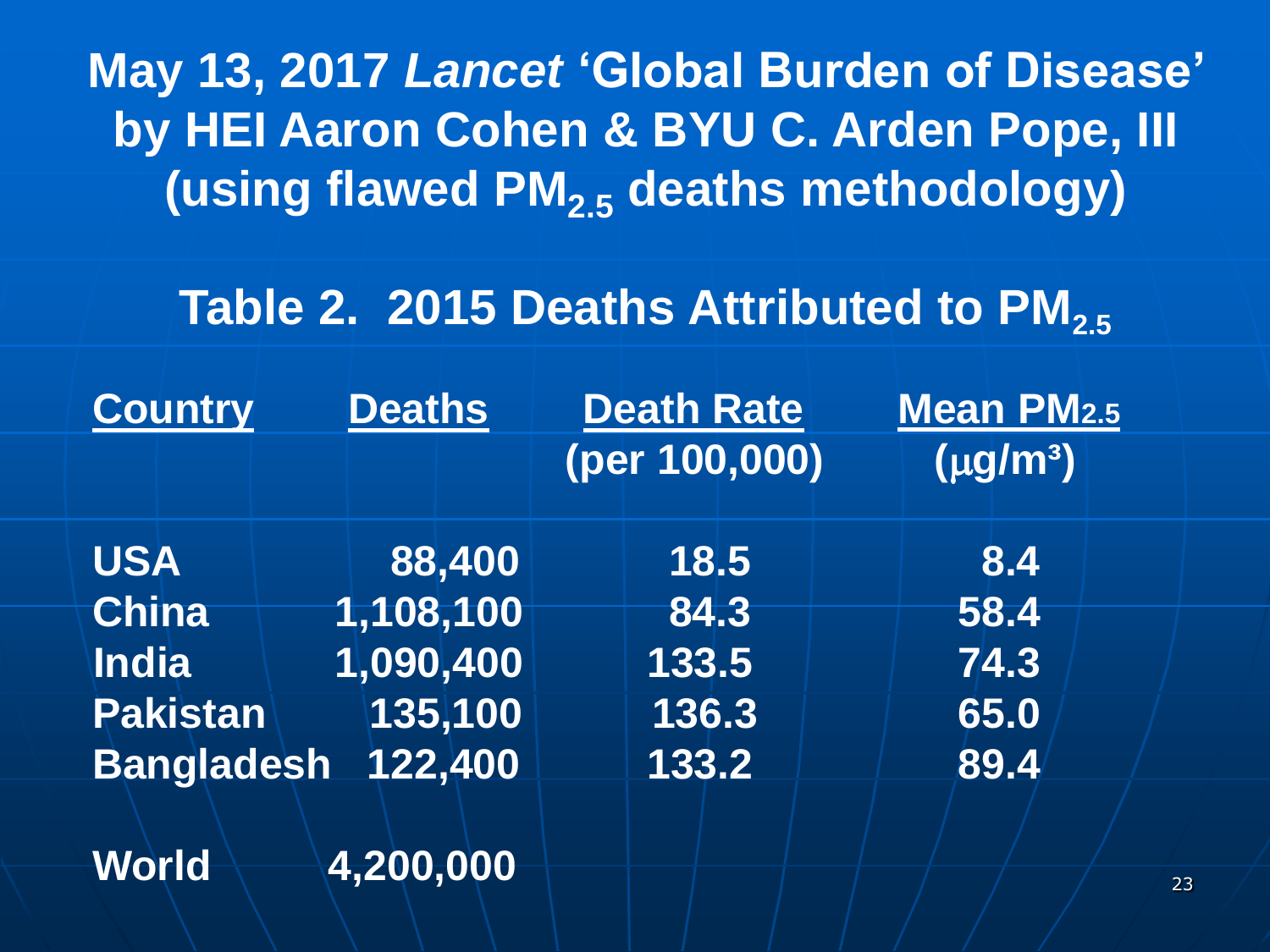### **World Health Organization Map 2015 Annual Mean Ambient PM2.5 (µg/m³)**  <http://www.who.int/airpollution/en/>